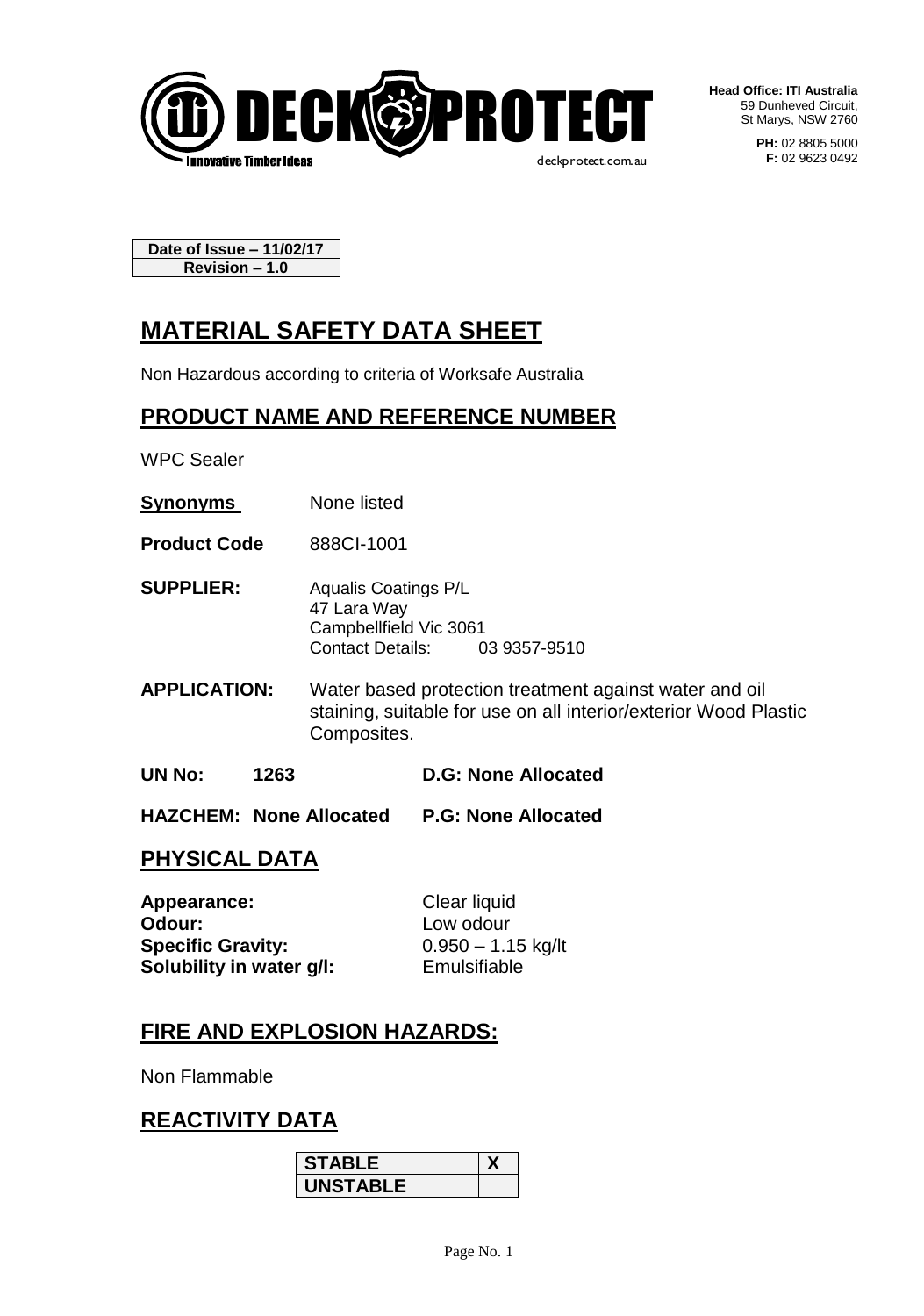## **Materials to avoid:** Strong oxidizing agents

#### **Hazardous Decomposition Products:** Carbon dioxide and monoxide.

#### **HAZARDOUS POLYMERISATION:** Will not occur

#### **INGREDIENTS**

| % Composition by wt       | $0 - 1$ | $1 - 10$ | $10 - 30$ | $30 - 60$ | >60 | <b>CAS RN</b> | <b>TWA PPM</b> |
|---------------------------|---------|----------|-----------|-----------|-----|---------------|----------------|
| Emulsion (non-Hazardous)  |         |          |           |           |     |               |                |
| Inert pigment/fillers     |         |          |           |           |     |               |                |
| Butoxy ethanol            |         |          |           |           |     | 111-76-2      | 25             |
| Non-hazardous ingredients |         |          |           |           |     |               |                |

## **HEALTH HAZARD DATA**

#### **Not applicable**

#### **EFFECTS OF EXPOSURE**

- **EYES:** May cause eye irritation.
- **SKIN:** May cause slight skin irritation after prolonged or repeated exposure.
- **INHALATION:** May cause slight irritation in rare cases.

**INGESTION:** Gastrointestinal irritation may cause nausea, pain and vomiting. Vomit entering the lungs by aspiration may cause potentially lethal chemical pneumonitis.

#### **FIRST AID**

- **EYES:** Flush eyes with water for at least 15 minutes. Ensure irrigation under both eyelids is achieved. Transport patient to hospital or doctor if required. Do not attempt to remove contact lenses, this should only be undertaken by skilled personnel.
- **SKIN:** Remove contaminated clothing. Wash affected areas thoroughly with soap and water. If irritation occurs seek medical attention.
- **INHALATION:** Move patient to fresh air away from contamination source and remove contaminated clothing. If irritation persists seek medical attention.
- **INGESTION:** If swallowed do not induce vomiting. Wash mouth with water. Give water to drink to dilute stomach contents. If vomiting occurs, place victim's head downward, head lower than hips to prevent vomit entering lungs. Seek immediate medical attention.